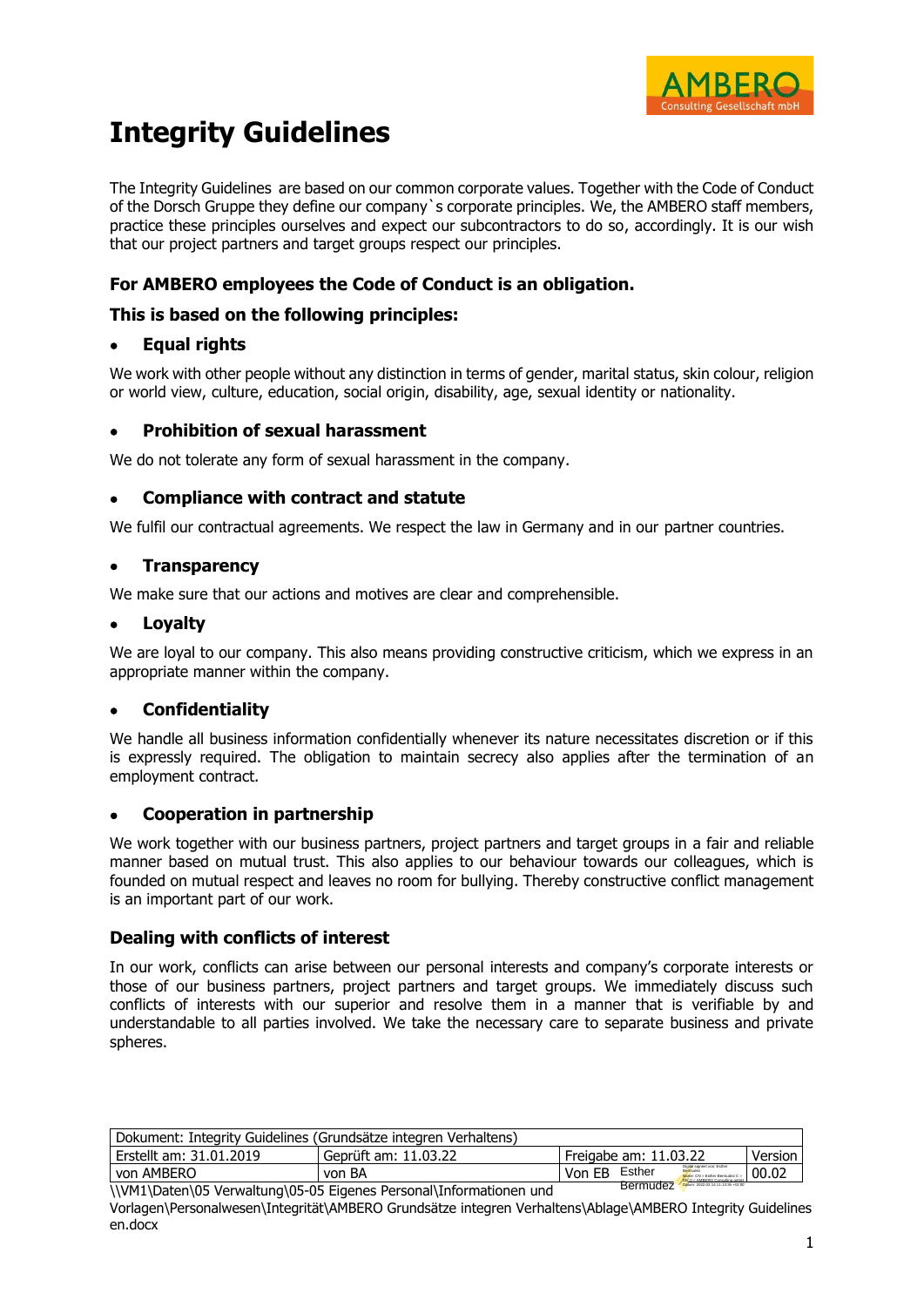

# **We accept and practice the following rules:**

# **Active and passive bribery**

It is not permitted – either directly or indirectly – to request, accept, offer or give bribes, gifts or benefits. For the acceptance of gifts and other personal benefits as well as the giving of gifts and granting of other benefits, there are special rules below.

AMBERO's agents, suppliers and other subcontractors receive appropriate remuneration for their services. AMBERO staff do not pay bribes intended for third parties. This is valid also for any direct or indirect brides like 'dispatch money'.

## **Acceptance of gifts and other advantages**

Staff do not accept gifts and other personal advantages from business partners, project partners and target groups, unless these are gifts of minor value and are within normal limits (up to a current market value of EUR 35). Dinner invitations from business partners are regarded as small gifts – even if they exceed the EUR 35 limit – provided they take place in an appropriate and standard business setting.

#### **Giving presents and granting other advantages**

AMBERO staff members may only give presents to business partners, project partners and target groups as an act of courtesy and may grant personal advantages only to the extent that no appearance of dishonesty, impropriety or binding obligation can arise as a result.

## **Approval of and information about extracontractual activities**

Extracontractual activities requires prior written approval from the company. Paid activities (money or commodity value) undertaken for subcontractors or organisations with which AMBERO does business are only permissible if it appears that AMBERO's interests will not be impaired in any way.

## **Information about personal or financial connections**

If staff members are aware of any connections of a personal, family or financial nature with AMBERO business partners, competitors or their employees in a way that it could compromise the objectivity of the decision or action taken in the course of the work for the company, they must notify their superviso who decides on the further course of action.

In a contract award procedure, the employee is excluded from participating in the decision in the contract award procedure, unless this would not result in a conflict of interest for the persons concerned or the activities would not affect the decisions in the award procedure.

#### **Employment of related persons**

If an employee intends to conclude a contract (e.g. employment relationship, expert activities), with the (married) partner or another person close to the employee, he or she must disclose this to the superior for decision. The employee should not decide on the terms of employment him- or herself.

## **Separation of business and private**

For employees involved in procurement, private business relations with contractors of the company are not permitted. As an exception, the services of contractors may be used privately if they are available to the entire workforce under specified conditions. Other exceptions and details may include work instructions issued by the departments concerned.

| Dokument: Integrity Guidelines (Grundsätze integren Verhaltens) |                      |                       |         |  |  |  |
|-----------------------------------------------------------------|----------------------|-----------------------|---------|--|--|--|
| Erstellt am: 31.01.2019                                         | Geprüft am: 11.03.22 | Freigabe am: 11.03.22 | Version |  |  |  |
| von AMBERO                                                      | von BA               | Von EB                | 00.02   |  |  |  |

\\VM1\Daten\05 Verwaltung\05-05 Eigenes Personal\Informationen und

Vorlagen\Personalwesen\Integrität\AMBERO Grundsätze integren Verhaltens\Ablage\AMBERO Integrity Guidelines en.docx